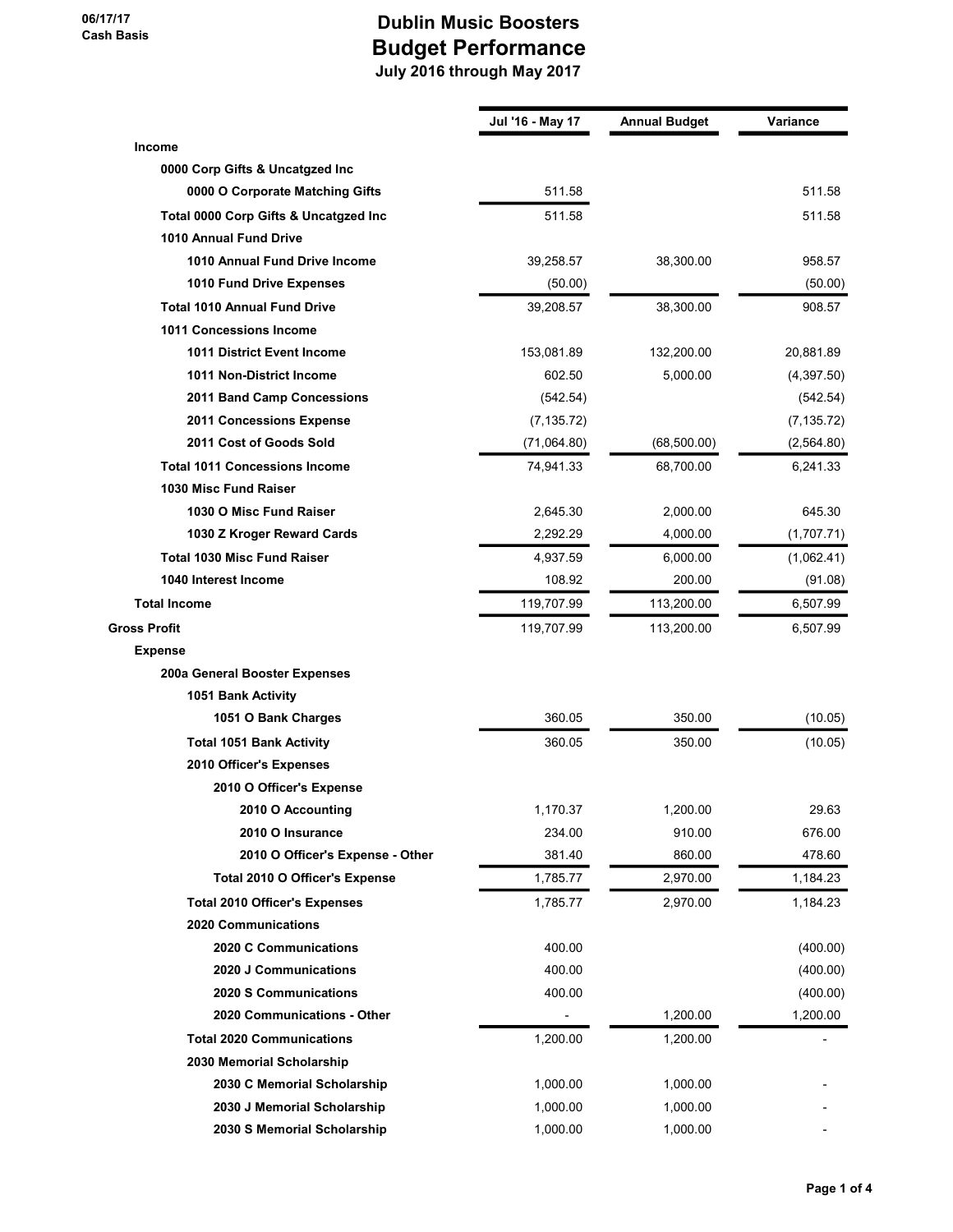|                                            | Jul '16 - May 17 | <b>Annual Budget</b> | Variance |
|--------------------------------------------|------------------|----------------------|----------|
| 2030 Memorial Scholarship - Other          | 900.00           |                      | (900.00) |
| <b>Total 2030 Memorial Scholarship</b>     | 3,900.00         | 3,000.00             | (900.00) |
| <b>Total 200a General Booster Expenses</b> | 7,245.82         | 7,520.00             | 274.18   |
| 200b Choir, Orchestra & MS                 |                  |                      |          |
| 2041 Awards - Vocal HS                     |                  |                      |          |
| 2041 C Awards Vocal HS                     | 499.89           | 500.00               | 0.11     |
| 2041 J Awards Vocal HS                     |                  | 630.00               | 630.00   |
| 2041 S Awards Vocal HS                     | 322.10           | 700.00               | 377.90   |
| Total 2041 Awards - Vocal HS               | 821.99           | 1.830.00             | 1,008.01 |
| 2050 Elementary Music                      | 2,411.29         | 2,400.00             | (11.29)  |
| 2060 Middle School Awards                  | 495.41           | 720.00               | 224.59   |
| 2065 Middle School Honors Fest             | 500.00           | 1,350.00             | 850.00   |
| 2070 Middle School Music                   | 6,574.29         | 8,000.00             | 1,425.71 |
| 2090 Clinics Choral                        |                  |                      |          |
| 2090 C Clinics Choral                      | 500.00           | 500.00               |          |
| 2090 J Clinics Choral                      | 500.00           | 600.00               | 100.00   |
| 2090 S Clinics Choral                      |                  | 361.00               | 361.00   |
| <b>Total 2090 Clinics Choral</b>           | 1,000.00         | 1,461.00             | 461.00   |
| 2094 Clinics Orchestra                     |                  |                      |          |
| 2094 C Clinics Orchestra                   | 175.00           | 400.00               | 225.00   |
| 2094 J Clinics Orchestra                   |                  | 360.00               | 360.00   |
| 2094 S Clinics Orchestra                   |                  | 289.00               | 289.00   |
| <b>Total 2094 Clinics Orchestra</b>        | 175.00           | 1,049.00             | 874.00   |
| <b>2100 Choral Accessories</b>             |                  |                      |          |
| 2100 C Choral Accessories                  | 500.00           | 500.00               |          |
| 2100 J Choral Accessories                  | 536.00           | 720.00               | 184.00   |
| 2100 S Choral Accessories                  | 577.00           | 577.00               |          |
| <b>Total 2100 Choral Accessories</b>       | 1,613.00         | 1,797.00             | 184.00   |
| 2101 Orchestra Accessories                 |                  |                      |          |
| 2101 C Orchestra Accessories               | 550.89           | 900.00               | 349.11   |
| 2101 J Orchestra Accessories               | 1,007.92         | 720.00               | (287.92) |
| 2101 S Orchestra Accessories               | 752.00           | 577.00               | (175.00) |
| <b>Total 2101 Orchestra Accessories</b>    | 2,310.81         | 2,197.00             | (113.81) |
| Total 200b Choir, Orchestra & MS           | 15,901.79        | 20,804.00            | 4,902.21 |
| 200c HS Band Fixed Exp                     |                  |                      |          |
| 2031 Field Cmder Scholarships              |                  |                      |          |
| 2031 C Scholarships                        | 900.00           | 1,350.00             | 450.00   |
| 2031 J Scholarships                        | 800.00           | 800.00               |          |
| 2031 S Scholarships                        |                  | 400.00               | 400.00   |
| <b>Total 2031 Field Cmder Scholarships</b> | 1,700.00         | 2,550.00             | 850.00   |
| 2110 Transportation Maintenance            |                  |                      |          |
| 2110 C Transportation Maint                | 8.45             | 200.00               | 191.55   |
| 2110 J Transportation Maint                | 187.19           | 200.00               | 12.81    |
| 2110 S Transportation Maint                |                  | 160.00               | 160.00   |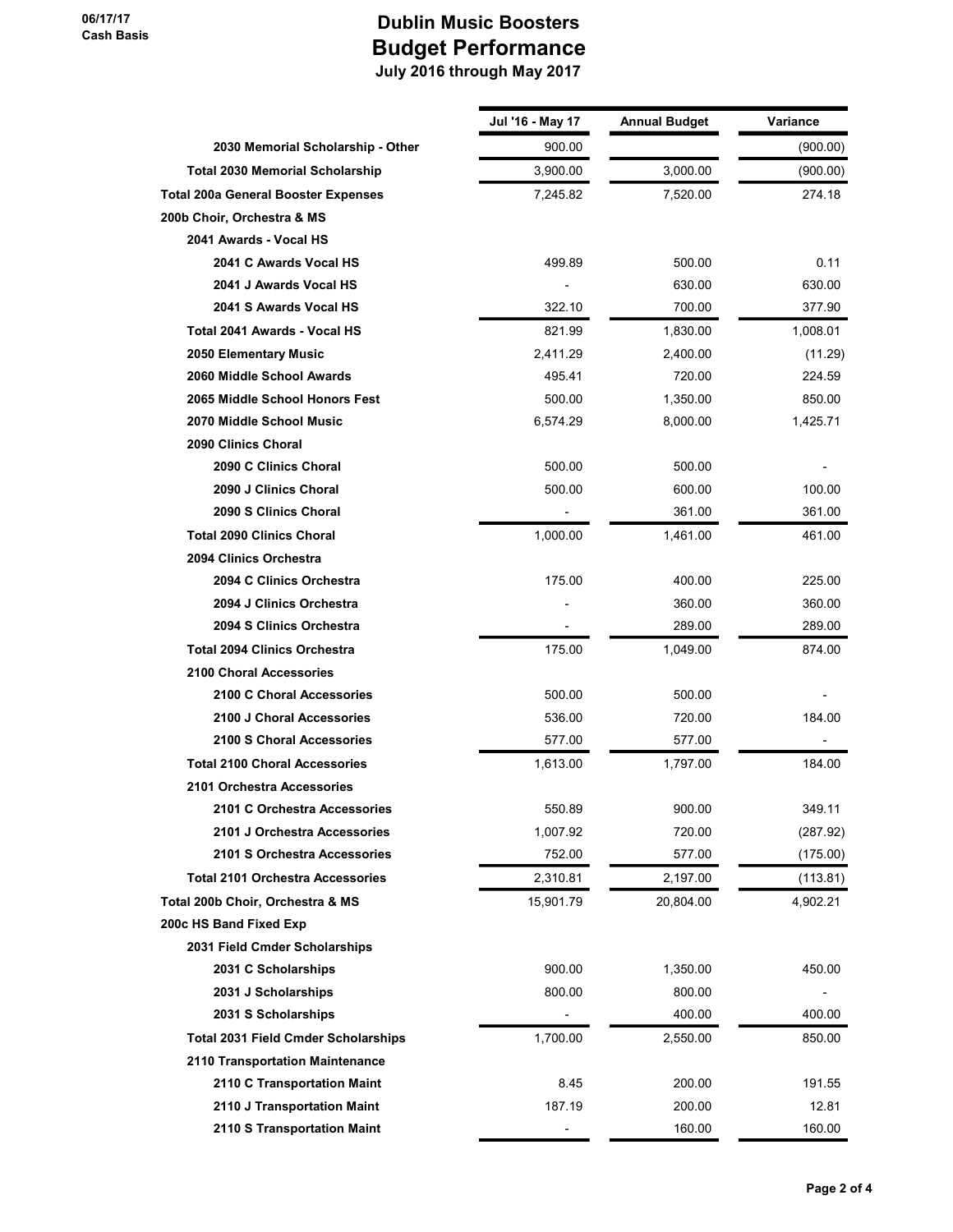|                                              | Jul '16 - May 17 | <b>Annual Budget</b> | Variance   |
|----------------------------------------------|------------------|----------------------|------------|
| <b>Total 2110 Transportation Maintenance</b> | 195.64           | 560.00               | 364.36     |
| 2120 MarchingBand Show Design                |                  |                      |            |
| 2120 C Marching BandShow Design              | 13,023.43        | 11,250.00            | (1,773.43) |
| 2120 J Marching BandShow Design              | 10,848.63        | 11,019.00            | 170.37     |
| 2120 S Marching BandShow Design              | 6,158.00         | 7,000.00             | 842.00     |
| <b>Total 2120 MarchingBand Show Design</b>   | 30,030.06        | 29,269.00            | (761.06)   |
| <b>Total 200c HS Band Fixed Exp</b>          | 31,925.70        | 32,379.00            | 453.30     |
| 200d Band Variable Expenses                  |                  |                      |            |
| 2040 Awards - Instrumental HS                |                  |                      |            |
| 2040 C Awards Instrumental HS                | 786.43           | 600.00               | (186.43)   |
| 2040 J Awards Instrumental HS                | 2,051.40         | 1,800.00             | (251.40)   |
| 2040 S Awards Instrumental HS                | 386.80           | 1,000.00             | 613.20     |
| Total 2040 Awards - Instrumental HS          | 3,224.63         | 3,400.00             | 175.37     |
| 2080 Repair / Replacement                    |                  |                      |            |
| 2080 C Repair/Replacement                    | 2,259.92         | 3,500.00             | 1,240.08   |
| 2080 J Repair/Replacement                    | 2,557.75         | 2,500.00             | (57.75)    |
| 2080 S Repair/Replacement                    | 2,021.97         | 2,000.00             | (21.97)    |
| Total 2080 Repair / Replacement              | 6,839.64         | 8,000.00             | 1,160.36   |
| 2081 Percussion                              |                  |                      |            |
| 2081 C Percussion                            | 1,294.11         | 3,000.00             | 1,705.89   |
| 2081 J Percussion                            | 2,990.92         | 3,000.00             | 9.08       |
| 2081 S Percussion                            | 5,473.55         | 1,500.00             | (3,973.55) |
| <b>Total 2081 Percussion</b>                 | 9,758.58         | 7,500.00             | (2,258.58) |
| 2091 Clinics Marching Band                   |                  |                      |            |
| 2091 C Clinics Marching Band                 | 1,575.00         | 2,748.00             | 1,173.00   |
| 2091 S Clinics Marching Band                 | 1,000.00         | 1,000.00             |            |
| <b>Total 2091 Clinics Marching Band</b>      | 2,575.00         | 3,748.00             | 1,173.00   |
| 2092 Clinics Flag Corps                      |                  |                      |            |
| 2092 C Clinics Flag Corps                    | 3,836.33         | 1,500.00             | (2,336.33) |
| 2092 S Clinics Flag Corps                    | 1,500.00         | 1,500.00             |            |
| <b>Total 2092 Clinics Flag Corps</b>         | 5,336.33         | 3,000.00             | (2,336.33) |
| 2093 Clinics Concert Band                    |                  |                      |            |
| 2093 C Cinics Concert Band                   | 450.00           | 500.00               | 50.00      |
| 2093 J Cinics Concert Band                   | 475.00           | 600.00               | 125.00     |
| <b>Total 2093 Clinics Concert Band</b>       | 925.00           | 1,100.00             | 175.00     |
| 2095 Clinics Jazz                            |                  |                      |            |
| 2095 C Clinics Jazz                          | 396.00           | 400.00               | 4.00       |
| 2095 J Clinics Jazz                          |                  | 200.00               | 200.00     |
| <b>Total 2095 Clinics Jazz</b>               | 396.00           | 600.00               | 204.00     |
| <b>2102 Color Guard Accessories</b>          |                  |                      |            |
| 2102 C Color Guard Accessories               | 5,399.28         | 3,500.00             | (1,899.28) |
| 2102 J Color Guard Accessories               | 5,380.97         | 5,500.00             | 119.03     |
| 2102 S Color Guard Accessories               | 2,163.05         | 2,500.00             | 336.95     |
| <b>Total 2102 Color Guard Accessories</b>    | 12,943.30        | 11,500.00            | (1,443.30) |